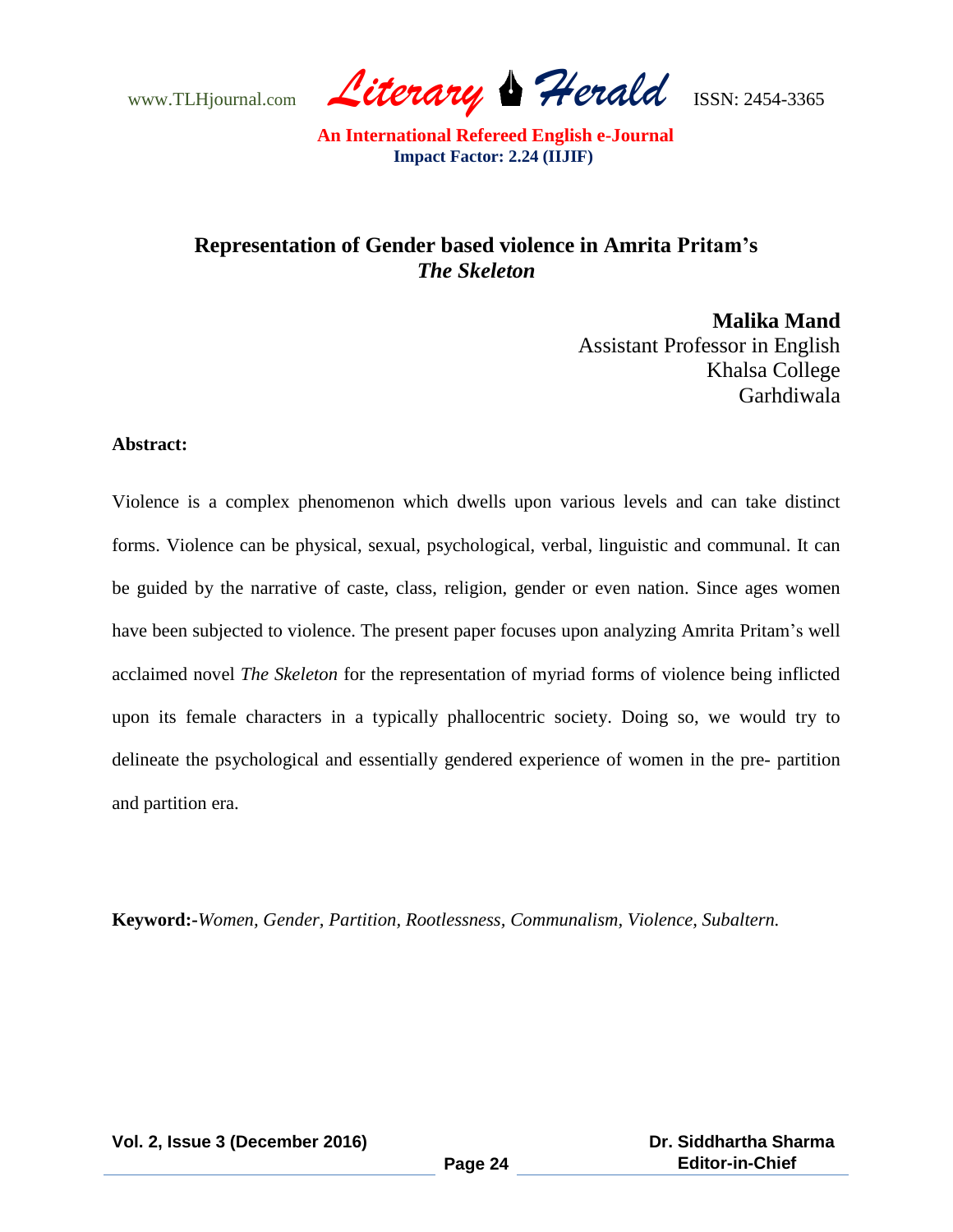www.TLHjournal.com *Literary Herald*ISSN: 2454-3365

## **Representation of Gender based violence in Amrita Pritam's**  *The Skeleton*

**Malika Mand** Assistant Professor in English Khalsa College Garhdiwala

Being set against the backdrop of partition of India in 1947, *The Skelton* (1948) is a tale of complexities of human mind, abduction of women, loss of identity, a sense of alienation, psychological and physical trauma that the women had undergone in an essentially oppressive feudo-patriarchal society. D.R More calls *The Skeleton* a remarkable novel "for its poetic presentation of the theme of the exploitation of the weaker sex on the background of the partition tragedy" (235).

Relying upon the views of Deepti Misri , who claims that," every writing (representation) of violence is also a reading (or interpretation) of violence, we focus upon the representation of violence that enables us to read the representational content of violence itself"( 9) we can say that the novel does not remain confined to the ethno-communal violence during partition. In *Pinjar* violence appears to be based upon religious identities but branches out into deeper gender based violence that has its roots in the oppressive patriarchal socio cultural setup. A close reading of the novel also trails out the exploitation of women, the forces working behind it and the cultural history of gender based violence against women in the society. The paper explores the gendered nature of violence committed against women by men during partition and further seeks to explores the issues of women"s body, identity and sexuality. In *Pinjar*, Amrita Pritam tells us the story of a young girl, Pooro who belonged to a hindu shahukaar family of the village named Chattoani in Punjab. Her marriage has been fixed to with a young and handsome youth named Ram Chand, from a neighboring village Rattowal. The clouds of misfortune befell upon her when a muslim youth Rashid of the same village abducts her and keeps her in his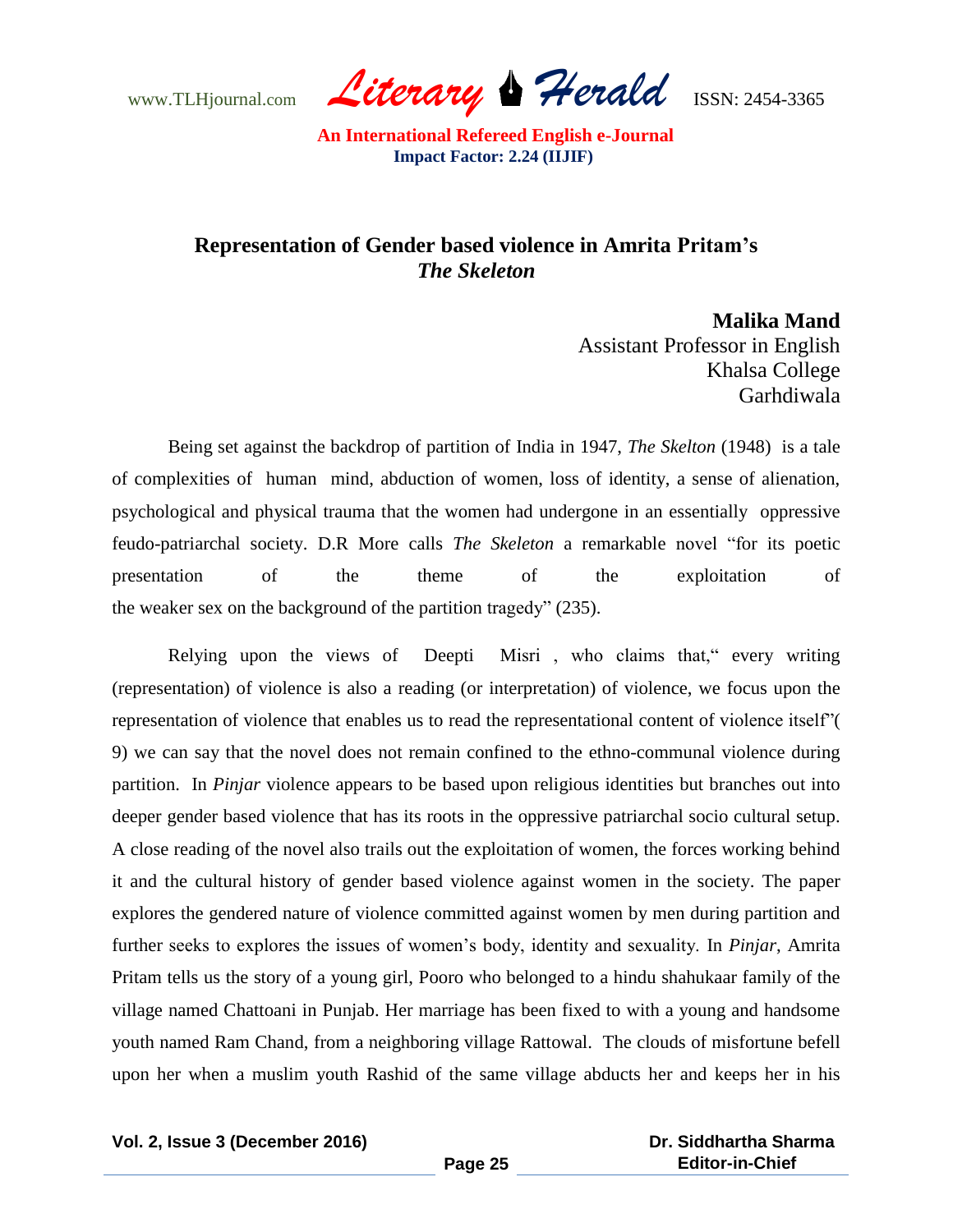www.TLHjournal.com *Literary Herald*ISSN: 2454-3365

house. His action has been guided primarily by the old family feud between the Sheikhs and Shahukars . Pooro"s uncle once kept the sister of Rashid "s father in his house for three nights. Provoked by his clan to take revenge and instigated by his desire for Pooro one night, Rashid abducts her. The ill fated Pooro escapes from Rashid"s house and reaches her house. To her utmost shock, her parents refuse to accept her. She tries to commit suicide but Rashid saves her life. Rashid marries her and she is given a muslim name Hamida. She tries her level best to adjust in her new life, but from inside she feels torn and tattered. Trapped in a totally different environment, Pooro finds it difficult to get accustomed to this new way of life. Pooro suffers from a sense of alienation that leads to identity crisis:

> "In her dreams, when she met her old friends and played in her parents" home, everyone still called her Pooro. At other times she was Hamida. It was a double life. Hamida by day, Pooro by night ." (25)

Pooro calls herself a "Skelton , without a shape or a name. She feels herself to be robbed off any subjectivity, individuality self esteem, who was not free to choose for her own. In the course of time, she gives birth to a child. For her the child is an embelm (insignia) of the wrongful deeds of Rashid, the forceful sexual violence being inflicted upon her. She is disgusted with the idea of carrying a portion of a person who has spoiled her life. She feels defiled for having an unwanted child, "a slimming white caterpillar inside….. if only she could take the worn out of her womb and fling it away ! pick it out with her nails as if it were a thorn prick it off as if it were a moghet or a leech…."(1) The child symbolizes the male dominated patriarchal society that treats woman as baits and exploits them according to their interest, "He had been planted inside her body by force against her will, and she feels"……..as if the boy was drawing the milk from veins was sucking it out with force....(35)

*The Skelton* differs from the other partition novels .Where the other novels focus upon the violence originated from the ethno religious realm, *The Skelton* expands its boundaries to figure out a deeper gendered dimension lying behind the communal atrocities inflicted upon women.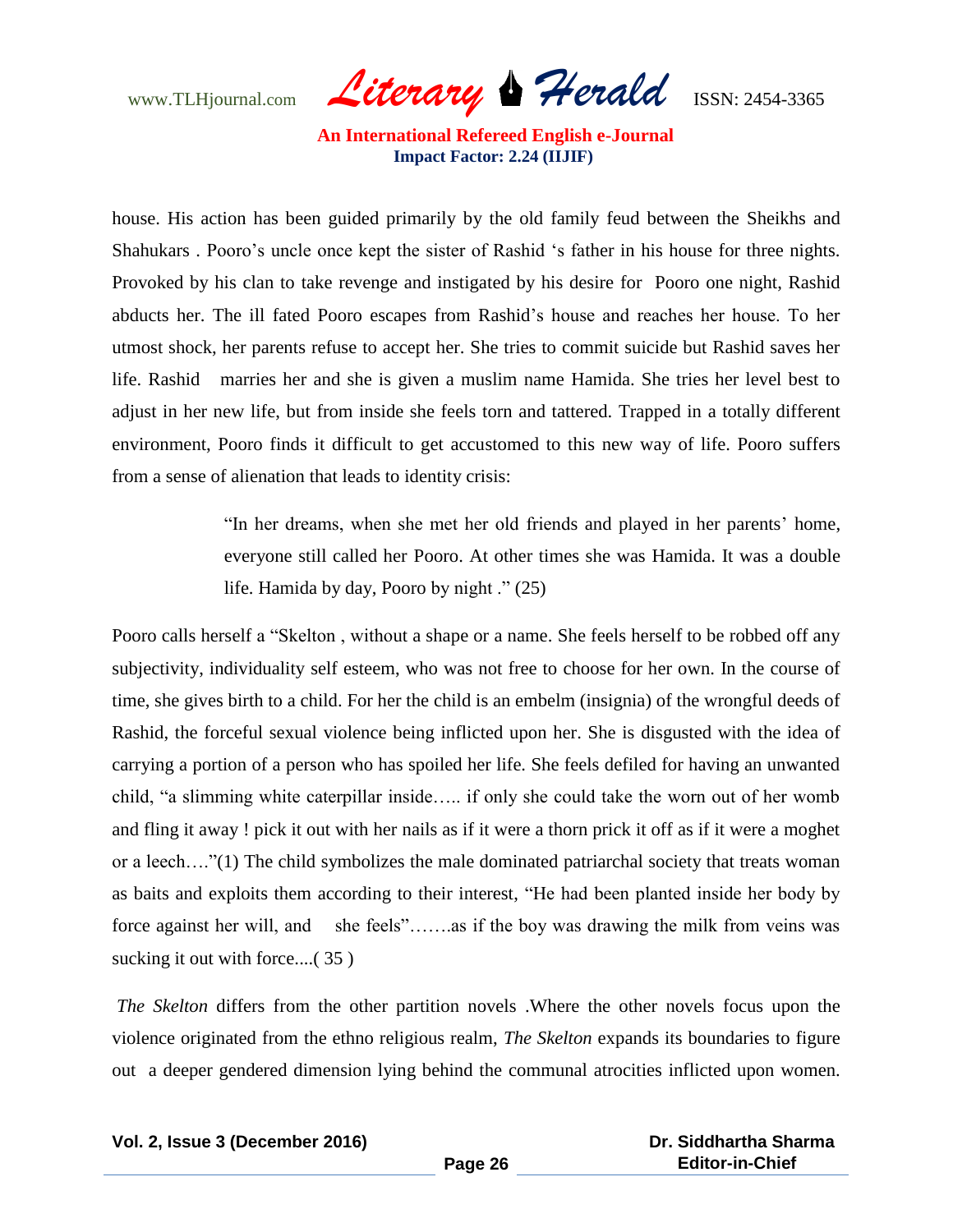www.TLHjournal.com *Literary Herald*ISSN: 2454-3365

We should rather proceed with this understanding , as remarked by Deepti Misri in her introduction to "Beyond Partition":"Violence must be understood not merely as a phenomenal event that occurs out of time and place but also as a historically and socially specific process that moves in the realm of discourse and helps construct it."( Misri 9)

The irony lies in the fact that though set in the backdrop of partition the central character of the novel Pooro is not a victim of communal violence rather she suffers from gender based violence in a patriarchal society that treats women as baits, as objects of desire and exploits them for their interests. Pooro belonged to an upper caste hindu family of Punjab (a strictly patriarchal society). Where women are being worshipped as Devis(deities) but people still wish for a male child . Pooro"s mother prays to the goddess while she was expecting another child. "She wished that her next child should be another son." She does not want to have another girl child. This male female binary that the society has been using to ideologically justify the otherwise unjust relocation of gender roles for males and females gets reflected through the folk song that Pooro"s mother sings:

To sons are given homes and places;

Daughters are exiled to foreign lands. (11)

Women have to leave their family and parents and go adjust in another household. They are not even given the right over their paternal property. This type of cultural violence gets reflected through Pooro"s story. Pooro is not a victim of communal violence but a more deeply rooted gendered violence which branches out of the distribution of cultural role that has been assigned to the women in a society. Pooro is abducted by Rashid primarily to take revenge upon her family. When Rashid tells her this she asks, "If my uncle abducted your aunt, what fault was that of mine" ?(18). The question that Pooro raises carries the answer behind Rashid's violent action . It is a society where women are not seen as an individual, but as a symbol of the honor of a family or community. In this situation the female body becomes a battle ground. "Women bear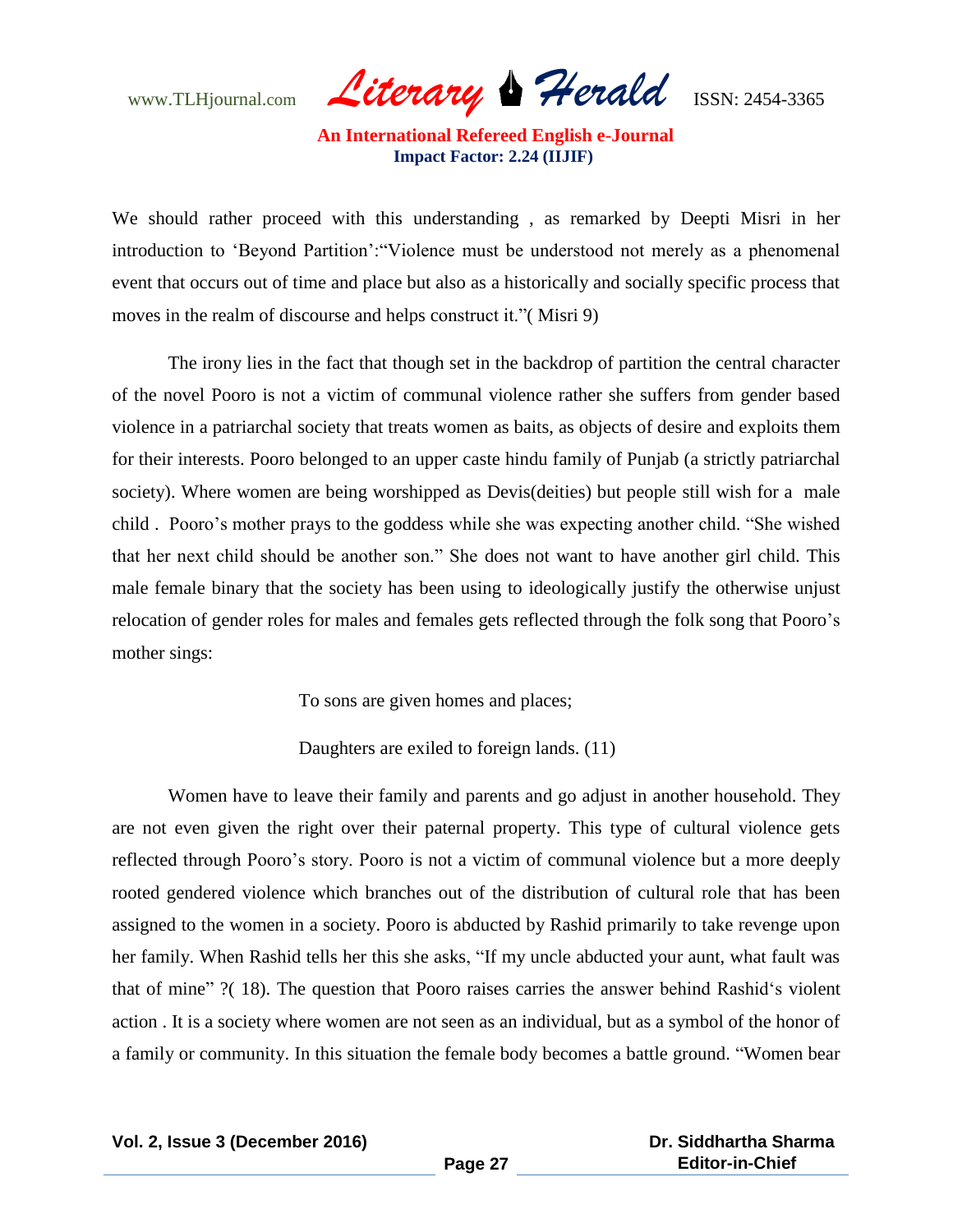www.TLHjournal.com *Literary Herald*ISSN: 2454-3365

the brunt of communal hostility for, as Reena Mitra argues ," it is in the heaping of indignities an women that the power game of rival men in societies lies".(104)

It shows us how the individual bodies of women are stripped off their subjectivity, individuality and are assigned strictly gendered roles. What it shows is the artificial installment of honor in a woman , who is herself merely an emblem. Pooro calls women like her as mere skeletons without flesh or blood compelled to suffer as if they had no heart, no soul and no feelings. "Honor is at the centre of this transaction: in penetrating the girl , the abductor would deplete the honor and therefore the masculinity of the "other" community and enhance his own accordingly" . ( Misri , 39)

Thus not only Rashid but the entire social order which attaches the values of honor, with the individual female body is responsible for the plight of women. *The Skelton* also uncovers the duality and two facedness of the social system that on one hand worships women as deities and considers them as symbol of the familial honor but if some misfortune be fells upon them they are abandoned to suffer alone. Pooro manages to escape from Rashid"s house. But her parents refuse to accept her as she has been defiled by the touch of "other ,"Who will marry you now? You have lost your religion and your birthright." (22)

The novel here calls in question the process of attaching honor of the community or family with the physical chastity of women which turns out to be another form of violence against women. Rashid convinces her by saying that her family would not accept her because if they would dare do that the society would excommunicate them as she had been with him for fifteen days. Pooro laments that she is physically chaste, "I have only eaten your food and drunk your water……I" ( 19). But nobody listens to her and she is punished for a crime she has not even committed.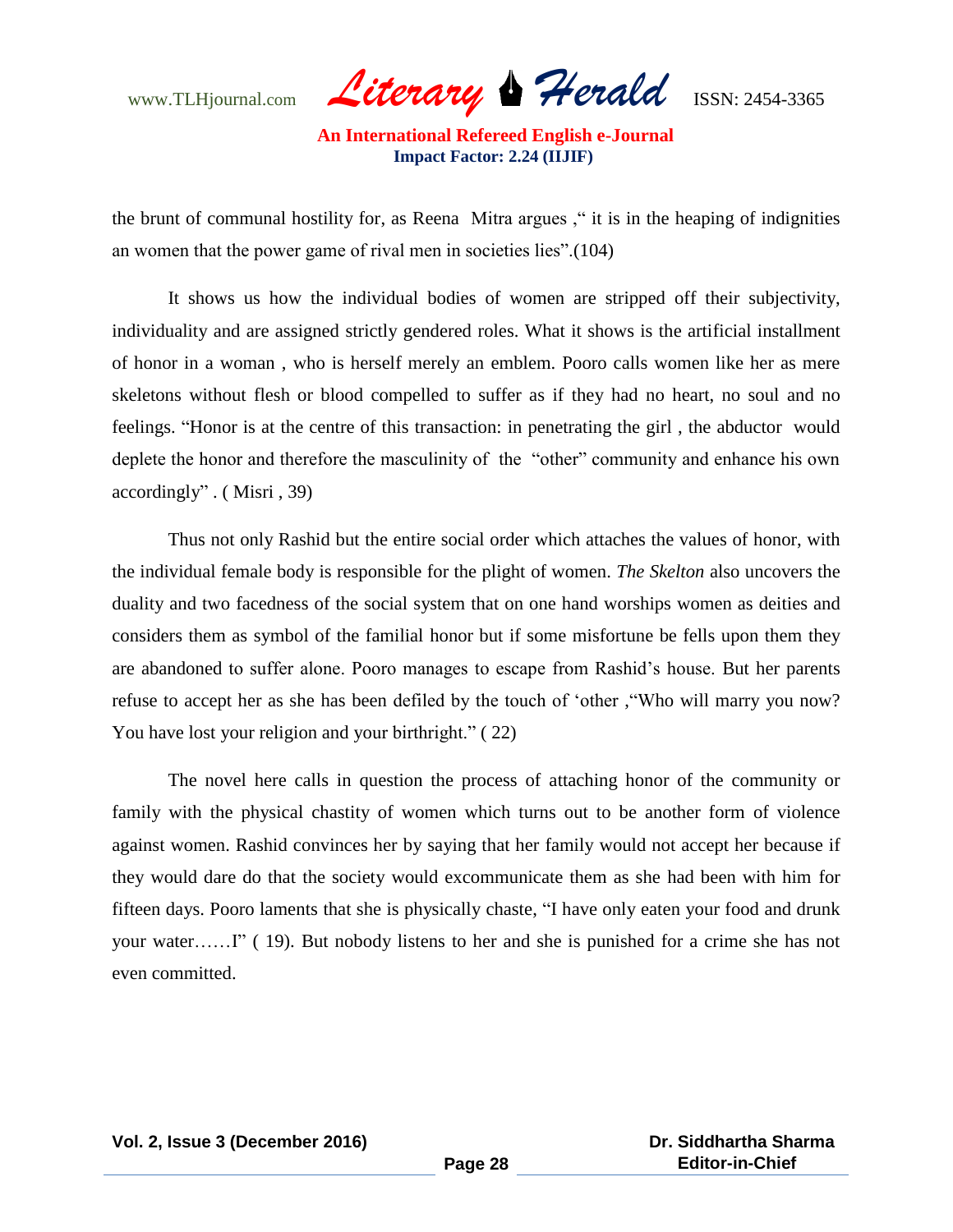www.TLHjournal.com *Literary Herald*ISSN: 2454-3365

The theme of exploitation and suffering of women in a phallocentric society gets further developed through the other female character in the story. Kammo , an orphan girl is ill treated by her aunt. She takes Pooro as her mother but is banned by her aunt to meet the latter. Kammo"s life tells us about the fate of orphan girls in our society who have to live on the mercy of their relatives. They are often abused physically and do not have access to a few moments of happiness.

The novel raises question to the attitude of the society towards a married women through the character of Taaro. Taaro lives next door with her parents. Her husband takes another women as his wife but she cannot leave him as her parents and society don"t support her. She has to live with him for basic needs of life: food, cloth and shelter. They rather say, "Once we give away a daughter our lips are sealed. It's up to her husband to treat her as he likes."(47)

But Taaro is well aware of this violence that has been inflicted upon her by the oppressive social order. But she still has to bear it. This realization makes her feel disgusted about it and turns her almost insane. She calls herself unclean, a whore who "sells her body for cloth and food."(46) Too powerless to act she rebels by speaking openly against the hegemonic patriarchal order and the very institution of marriage which treats women as objects to be used as a commodity without given any choice and thus devoid of any subjectivity. Taaro remarks, "When parents give away a daughter in marriage they put a nose around her neck and hand the other end of the rope to the man of their choice."(45) Though in a hysterical moment, she holds the whole oppressive social and religious hegemony responsible for her plight ,"Only my lips are sealed and feet part in fetters. There is no justice in the world ; nor any God. He can do what he likes; there is no God to stop him. God's fetters were meant only for my feet."(47)

The story of the mad woman presents another paradigm to the abuse of women in a feudo-patriarchal society. She comes to the village Sakker half-fed and half- naked. However to the shock and dismay of the villagers, the mad woman is impregnated by somebody. Pooro wonders what sort of man could have done this to her. She feels disgusted at the mere thought of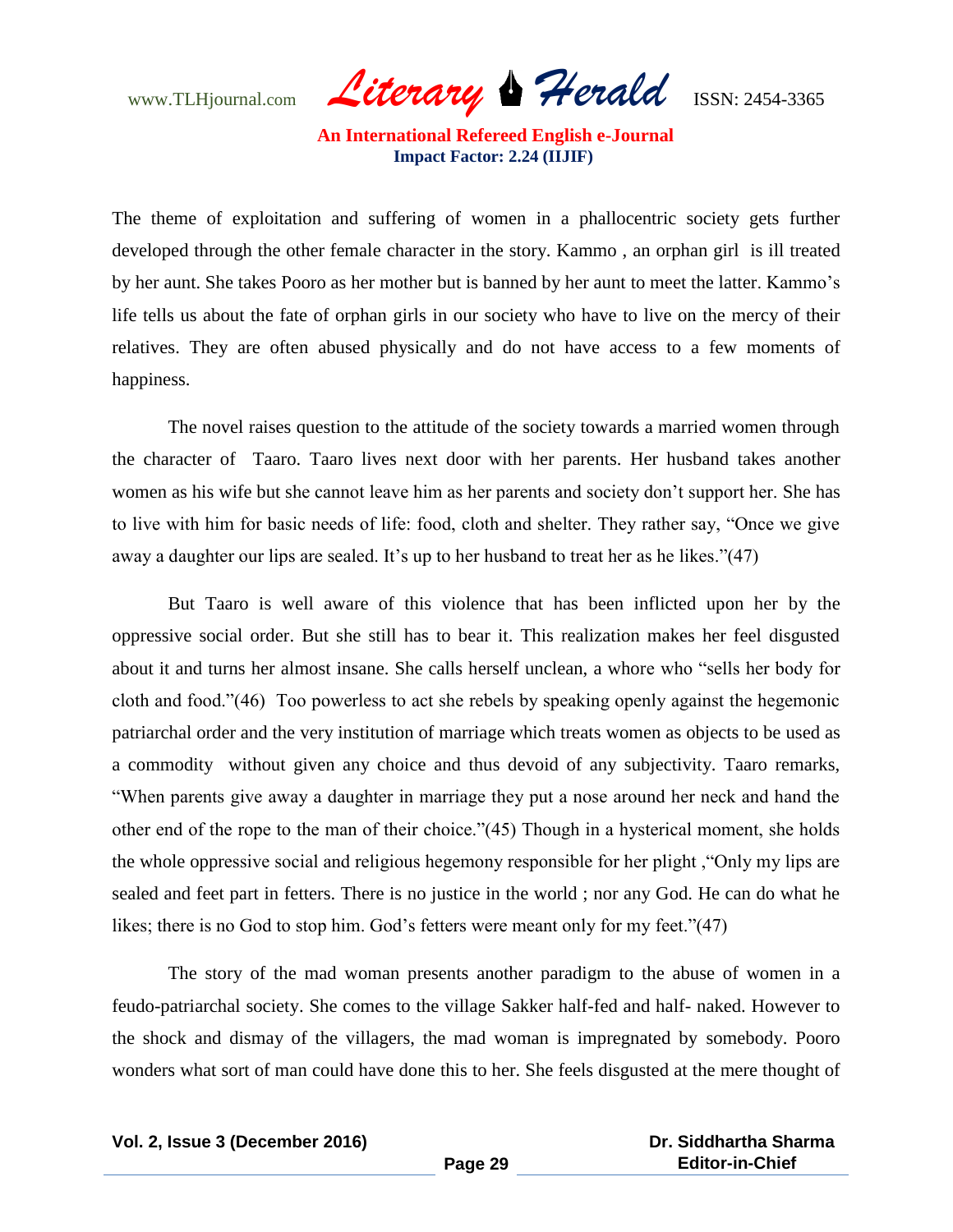www.TLHjournal.com *Literary Herald*ISSN: 2454-3365

such a man who raped a mad women, in turn she feels agitated against the whole social order where identity of a woman has been limited to an organ:

"She is neither young nor attractive; she is just a lump of flesh without a mind to go with it …… a living skeleton …..a lunatic skeleton …..a skeleton picked to its bones by kites and vultures."(53) The mad woman gives birth to a child and dies in a pitiable condition. That boy has been taken by Pooro and Rashid as their own.

Pooro suffers from identity crisis and is cursed to lead a double life. She is split into two: Physically she belongs to Rashid and in the heart of her hearts she is still beholden to Ram Chand. Every now and then she remembers him. The birth of her own son and her knowledge of the ugly exploitation of other women around her make Pooro speculate about her own situation. As a result of this she finds herself in a comparatively better position. Above all Rashid"s unconditional love and concern also moves her. Eventually she tries her level best to reconcile with her situation and strives to live a normal life, "Now she wanted to forget that Rashid had abducted her. After all he was her husband and the father of her son."

This signifies her transforming psyche. But she still feels for Ram Chand . When an old lady from a neighboring household asks her to accompany the former to Rattoval, a strong desire to see Ram Chand compels Pooro to accompany the old lady. All through her journey, she recalled her past and breaks into tears:

"From the fields of Chattoani she had longingly gazed at the footpath which led to Rattoval. That was the way Ram Chand would have taken. He was to have come on a gaily-decorated horse, as bridegrooms do, that was the way her bridal palanguin carried by four bearers would have taken."(71)

In Rattoval, she meets Ramchand , but cannot exchange a single word. Late that night, she went to the fields, reaches where Ram Chand was standing,"picks a handful of dust and severently smeared it on her eyelids". Her gesture shows her deep delved love and reverence for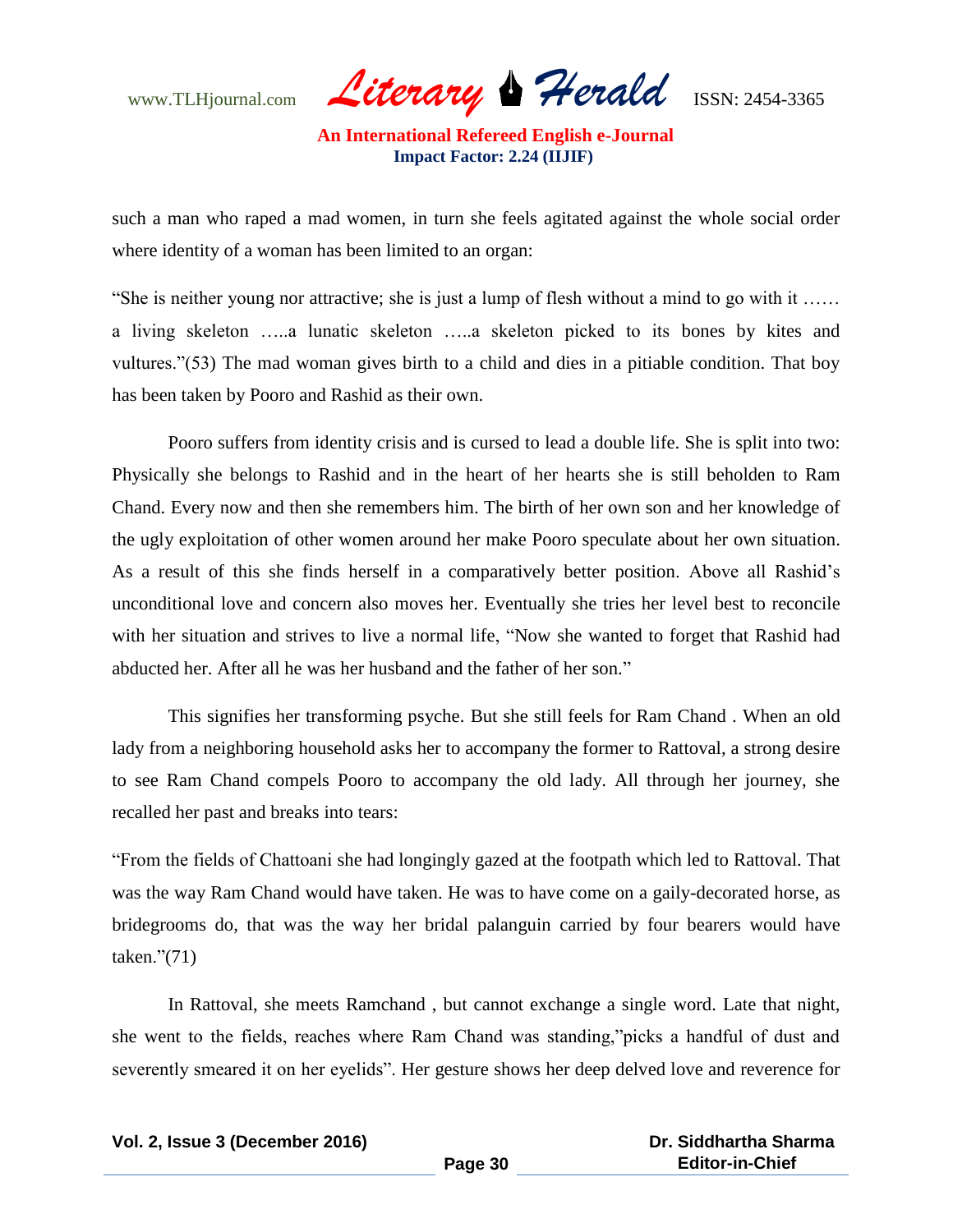www.TLHjournal.com *Literary Herald*ISSN: 2454-3365

Ram Chand. During partition she meets Ram Chand in a refugee kafila. He tells her about Lajjo's abduction. The plight of women is further intensified during the turbulent time of partition of India in 1947. The communal violence being inflicted upon people is precisely penned down by Amrita Pritam :

> "The streets ran with blood and were to be cluttered with human corpses, with no one to bury or cremate them, the stink from putrefying flesh hung in the air spreading pestilences". (84)

Partition has been marked with communal murders, lootings, abduction of women, forced marriages and rapes. But the worst sufferers are again the women. The novel marks many incidents of violence inflicted upon women from the men of the opposite community. It focuses on the trauma of women who were being abducted , raped, murdered , stripped and paraded naked in the streets: "One day Hamida sees a band of a dozen or more goondas pushing a young girl before them. She had not a stitch of clothing on her person. The goondas beat drums and danced about the girl."(87 )

The novel further tells us about the plight of the women refugees who are bound to stay in refugee camps. Pooro rescues a young girl hiding in their sugarcane fields. The girl comes from the refugee encampment in the neighboring village. That Hindu girl tells the heart wrenching tale of camp-women," The camp was guarded by the Pakistani soldiers. After sunset bands of goondes stole in picked out women they liked and took them for the night, they were returned to the encampment in the morning."(88)The girl was forced to spend the preceding nine nights with different men. When Pooro meets Ram Chand, he tells her that Lajjo has been abducted by goondas . Pooro hands him over that camp girl for her safe return to India . Pooro and Rashid find Lajjo in her house now occupied by a muslim goonda. With a carefully worked out plan they succeed in rescuing Lajjo from her abductor . All these incidents portray the predicament and exploitation of women where we see men as the tormentors. It is imperative to unveil the pattern underlying the association between the communal violence with gender based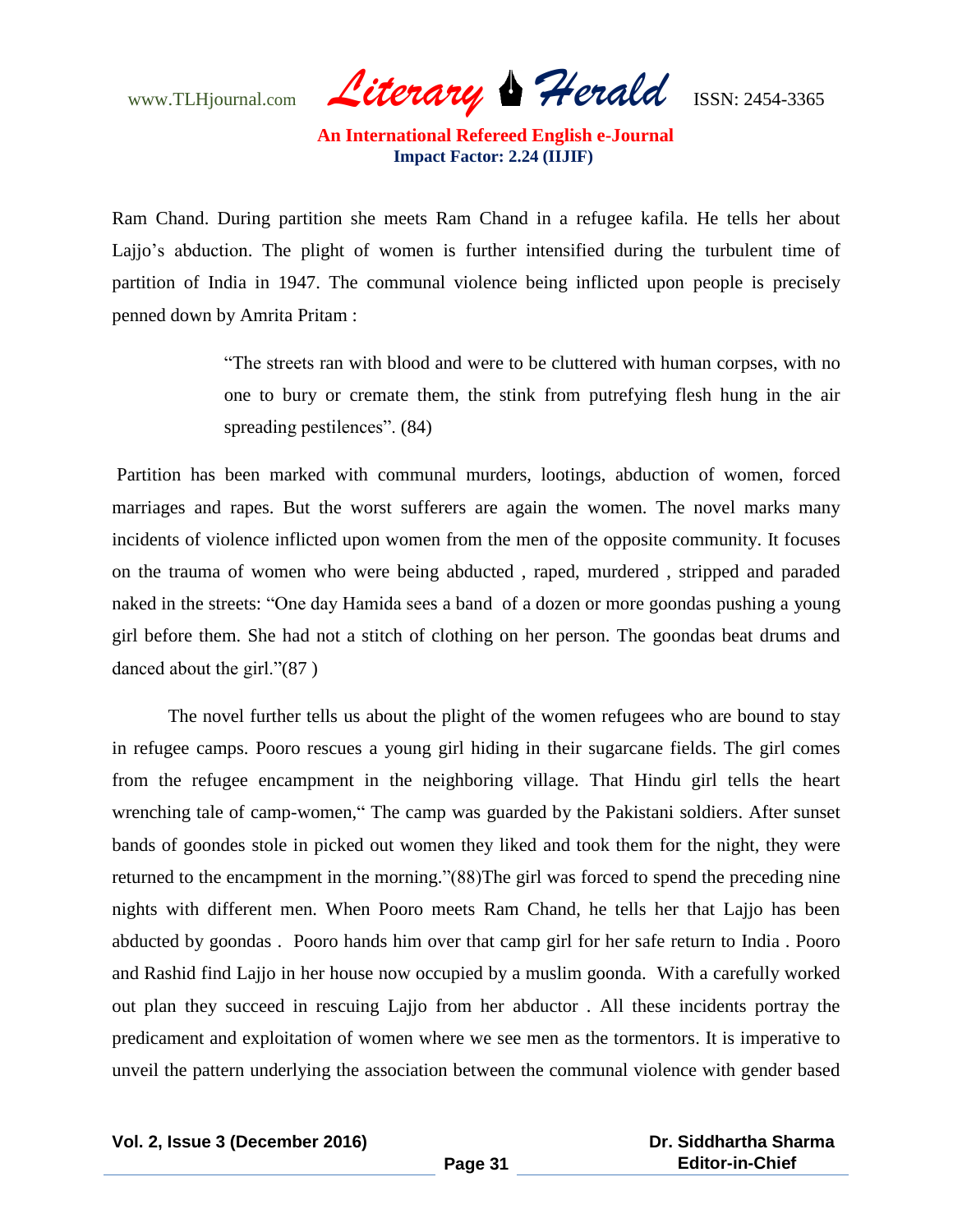www.TLHjournal.com *Literary Herald*ISSN: 2454-3365

violence inflicted upon the women. It makes us wonder how the forces of communalism and patriarchy work together to push the women against the double yoked violence. The patriarchy vests the female body with the values of honor and respectability of the community and thus in turn strips off all the subjectivity, individuality of the women. Rather makes them more vulnerable more prone to the violence. The discourse of communalism organizes bodies through the logic of substitution, whereby individual bodies literally become communal bodies:

"Female bodies as reproduces and boundaries of the community, become the repositories of the community honor. Accordingly, sexual savagery before killing in communal riot is a paradigmatic manifestation of this logic."( Misri,38)

Being the upholders of a cultures respectability that rests on their status as chaste, undefiled beings the violation of female bodies becomes the corruption of the community itself. As Ivekovic and Mostov argue, "In the acts of war….communalist rape women are the instruments of communication between two groups of men."(Misri,11)

The potent imagery of skeleton is central to the novel. It is the women"s bodies which are reduced to "skeletons without a shape or a name"(25)that symbolizes their objectification, dehumanization as if they are without any feelings, emotions, devoid of any choices and thus stripped off their identity.

The female characters in the novel, Pooro, Lajjo,the abducted camp girl, the madwoman present us with the female subjects who share a bond through a common understanding of their bodies as markers of honor for their communities in the process of tragic and traumatic relocation. The government issues a proclamation ordering people to hand over all the abducted women so that they can be exchanged for the muslim women being abducted by the Hindus and Sikhs in India. The families though reluctant, are coming forward to accept their women. Pooro and Rashid accompany Laajo to the border where Ram Chand and her brother come to receive her. Now Pooro gets the golden opportunity to return to her family in India. But she decides to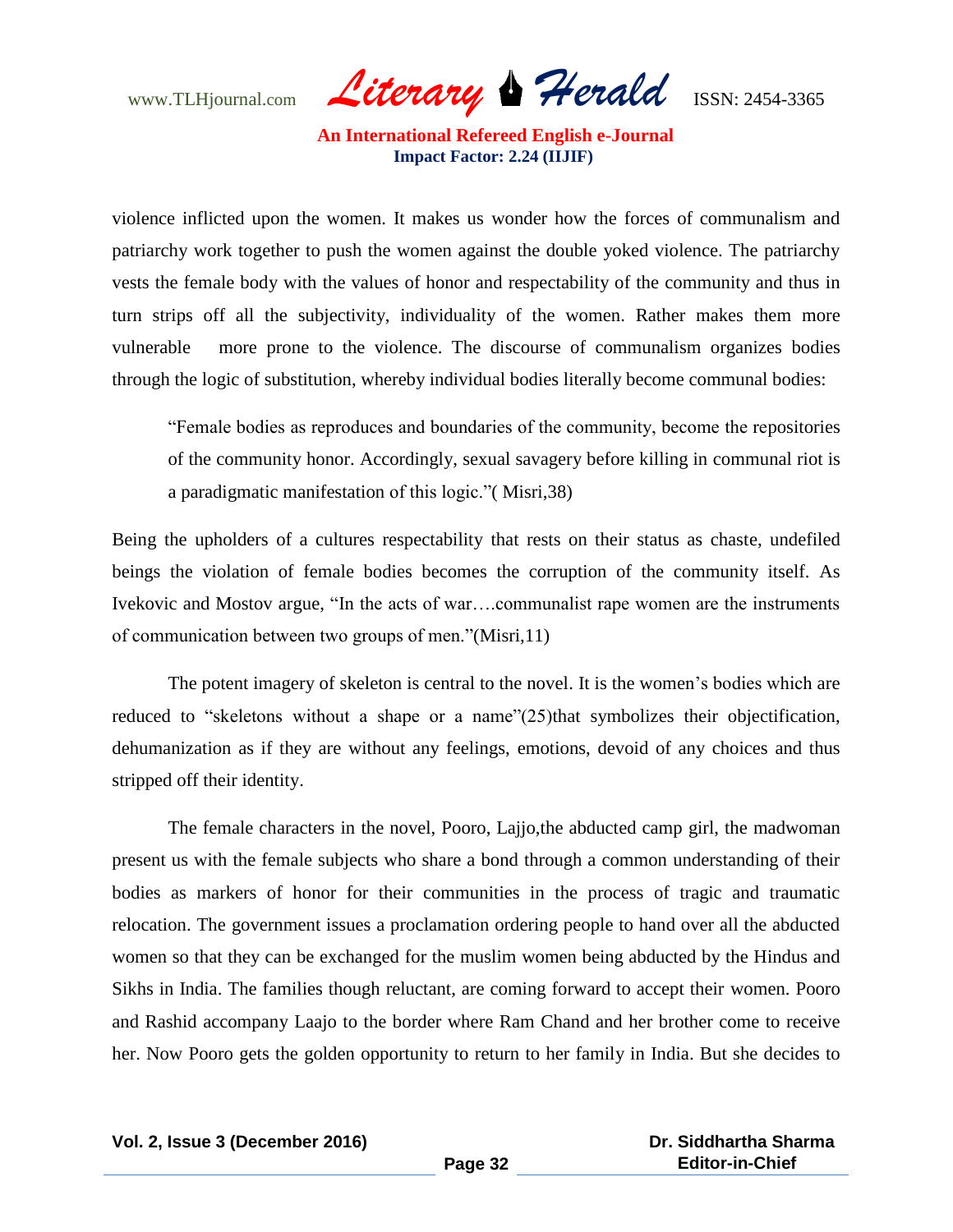www.TLHjournal.com *Literary Herald*ISSN: 2454-3365

stay with Rashid in Pakistan. She says, "when Laajo is welcomed, take it that Pooro has also returned to you. My home is now in Pakistan."( 127 )

This leads to her final reconciliation with her fate. The novel ironically point at the new government policy of recovery adopted by the state which again defined the identity of women solely in religious and communal terms rather than being based on any individualistic basis. This decision again proves out to be an instance of state violence that does not consider the wishes of the people in question. Thus so called recovery and rehabilitation prove out to be another blow to the females who have already suffered a lot. Pooro"s refusal to return to her family or get rehabilitated marks her rebellion against the patriarchal institution of family, society, community, religion and the state itself. By doing so Pooro rejects the institutions of family, society and community which have once rejected her when she managed to escape from Rashid"s house. Doing so, she appears as an embodiment of the existential philosophy which believes that man is a unique and isolated individual caught in an emphatic and hostile society, responsible for his own actions and free to choose his own destiny, Pooro takes an existential decision to stay with her husband and son. Priyadarshani Dasgupta remarks," Pooro thus makes the non-normative choice to refuse the offer of inclusion and interpolation into family , community, nation that was once denied to her. In doing so she rescues her own identity, "Hamida" which was once thrust upon her."(2013:5,143 ) Rashid plays a significant role in Pooro"s transformation. He also symbolizes the complex dualities that lie under the narrative of patriarchy that not only acts as an instrument of violence against its female subjects, but the males also fell prey to it and suffer badly .Rashid is a true example of this. The only mistake he makes is that he abducts Pooro for which he pays a heavy price. He never receives that unconditional love back that he showers upon Pooro. The guilt that he has wronged the girl he loves makes him sick. Burning with fever, he mumbles seeking forgiveness from Pooro reflects his guilt. He saves the madwoman"s child and when Pooro decides to take it as her own he supports her. He risks his own life to rescue Lajjo. He abides by whatever Pooro says. He suffers badly and never gets the true love that he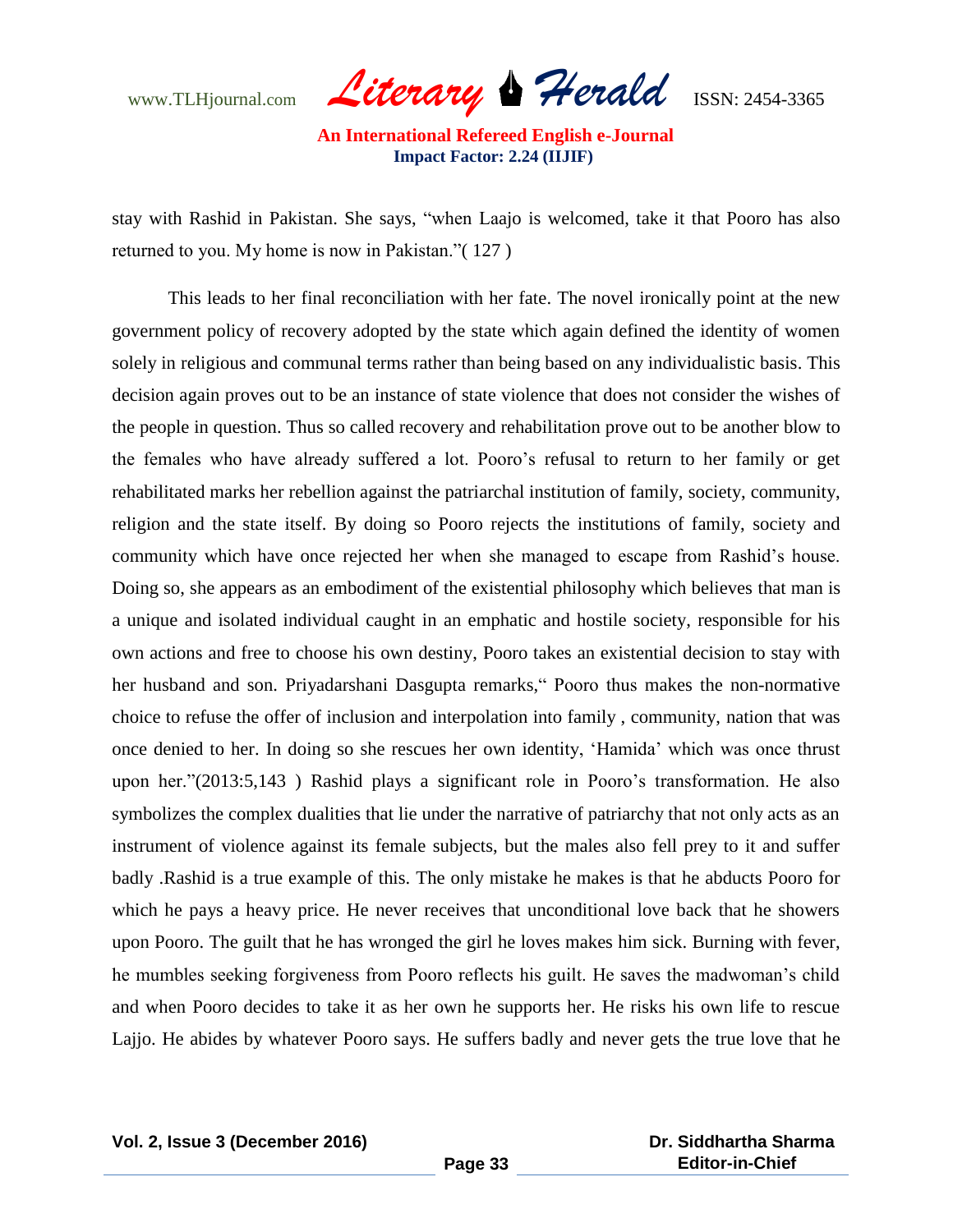www.TLHjournal.com *Literary Herald*ISSN: 2454-3365

deserved. His character bears testimony to the fact that men are as much a victim of patriarchal violence as women.

D.R More rightly calls Pooro 'a symbol of suffering and survivalism' (61). She rises as a courageous woman rather than a helpless victim though she appears to be one in the beginning of the novel. The transformation in her character can be clearly seen throughout. Initially, she hates Rashid for abducting her . She is not able to accept her son rather considers herself to be polluted and unclean. She considers herself to be a skeleton, devoid of any feelings, desires, stripped off her subjectivity and dreams. But this objectification by the society could not strip her off her humanity. She does not undergo dehumanization rather the traumatic experiences of her life turn her to be more humane and sympathetic toward the plight of other subaltern women around her. She showers her motherly affection to the orphan girl Kammo who is ill treated by her aunt, she adopts the madwoman"s child as her own and even breastfeeds him, with the help of her husband Rashid, she manages to save the camp girl and Lajjo from their abductors and manages to send them to their respective families. Finally she decides to stay with Rashid in Pakistan. Doing so, she chooses for her own, a right that was never given to her before. Taking this existential decision, Pooro re establishes her identity as a human being that further leads to restoration of her self esteem and subjectivity. Doing so, Pooro appears as an embodiment of the power hidden in a woman and its manifestation.

 To conclude we can say that *The Skeleton* tries to unravel the ways in which the lives of women got affected by the essentially violent experience of partition. It not only depicts their psycho spiritual trauma but also shows the growth of its female protagonist from a passive victim to an active agent who decides to make choices of her life.

## **Bibliography**

Pritam, Amrita : *The Skeleton and Other Stories*. Trans .Khushwant Singh. Tara Publication. New Delhi 2015.Print.